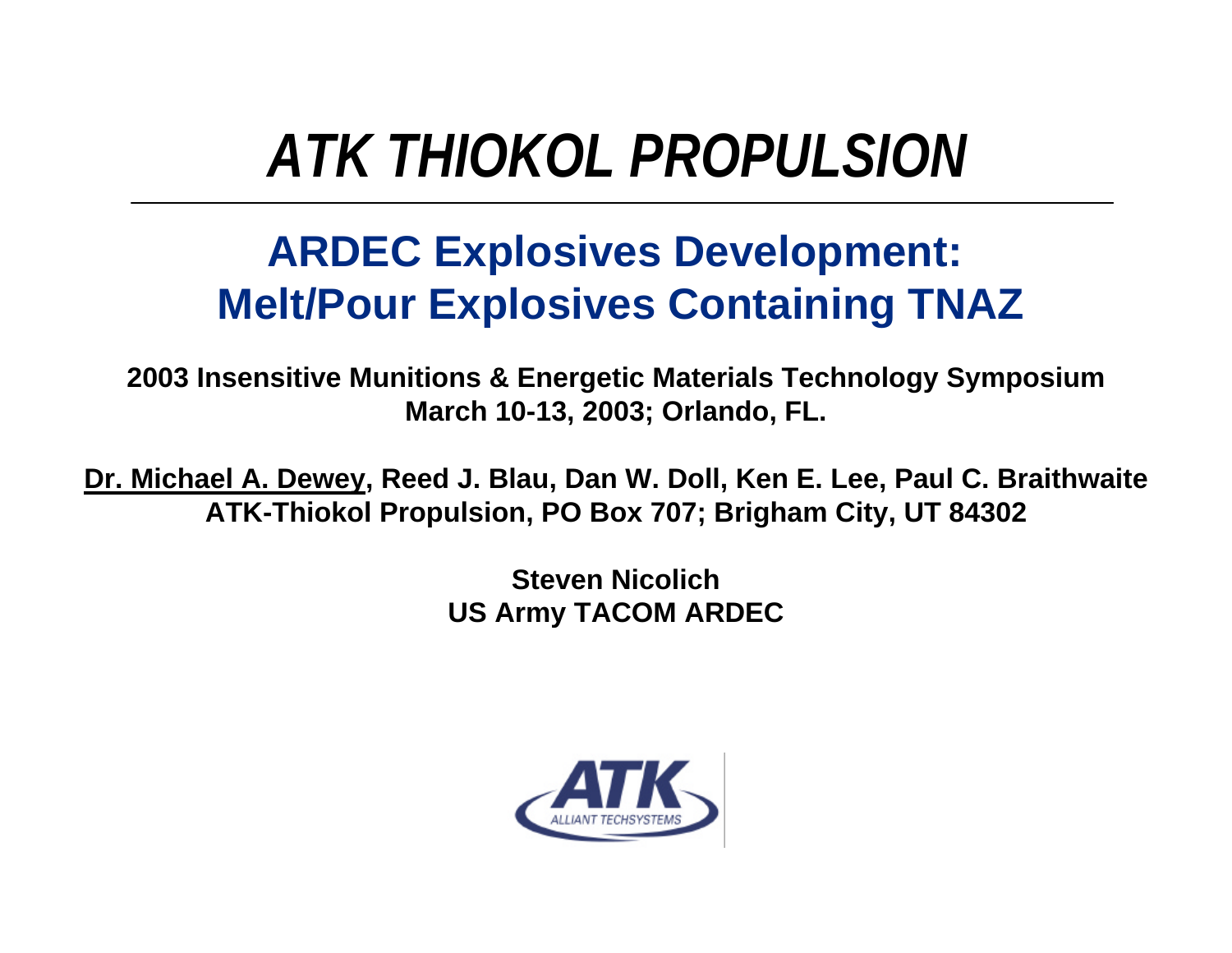

#### **Introduction**

- l Objective: To develop a Melt/pour explosive that has the performance of pressed explosives such as LX-14 or LX-19.
	- Why: Melt/pour formulations have advantages in processing and casting simplicity and flexibility and can be exploited in existing production facilities.

|                                         | <b>TNAZ</b> | <b>NQ</b> | <b>RDX</b> | <b>HMX</b> | TNT   | $CL-20$ |
|-----------------------------------------|-------------|-----------|------------|------------|-------|---------|
| C-J Pressure (GPa)                      | 35.68       | 26.40     | 33.92      | 38.39      | 19.09 | 46.65   |
| C-J Energy (kJ/cc)                      | 4.38        | 2.92      | 4.09       | 4.59       | 2.38  | 5.44    |
| C-J Temperature (K)                     | 4659        | 2818      | 4220       | 4127       | 3712  | 4592    |
| C-J Shock Vel $\text{(mm/}\mu\text{s)}$ | 8.95        | 8.25      | 8.87       | 9.23       | 6.83  | 9.95    |
| Cylinder Exp (6.5x, kJ/cc)              | 9.35        | 5.95      | 8.71       | 9.38       | 5.46  | 10.96   |
| Etotal of Det. (kJ/cc)                  | 11.06       | 6.71      | 10.30      | 10.98      | 7.61  | 12.397  |

• Why use TNAZ: Performance and melt point (101  $^{\circ}$ C)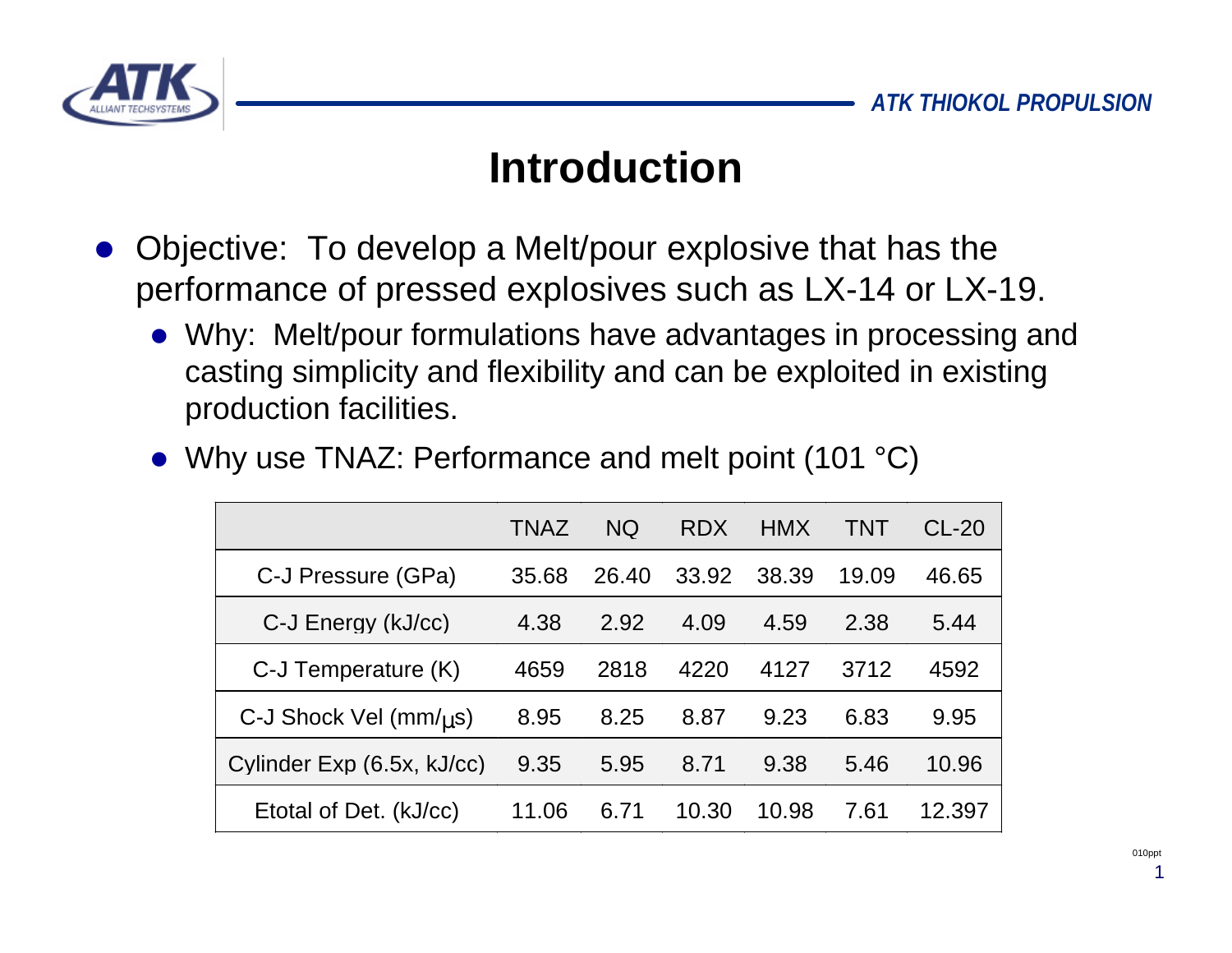

#### **What is the Main Problem with TNAZ?**

DSC and TGA Plots for TNAZ and DNAN



•TNAZ has a higher melting point than DNAN but is more volatile. **•TNAZ volatility is addressed.**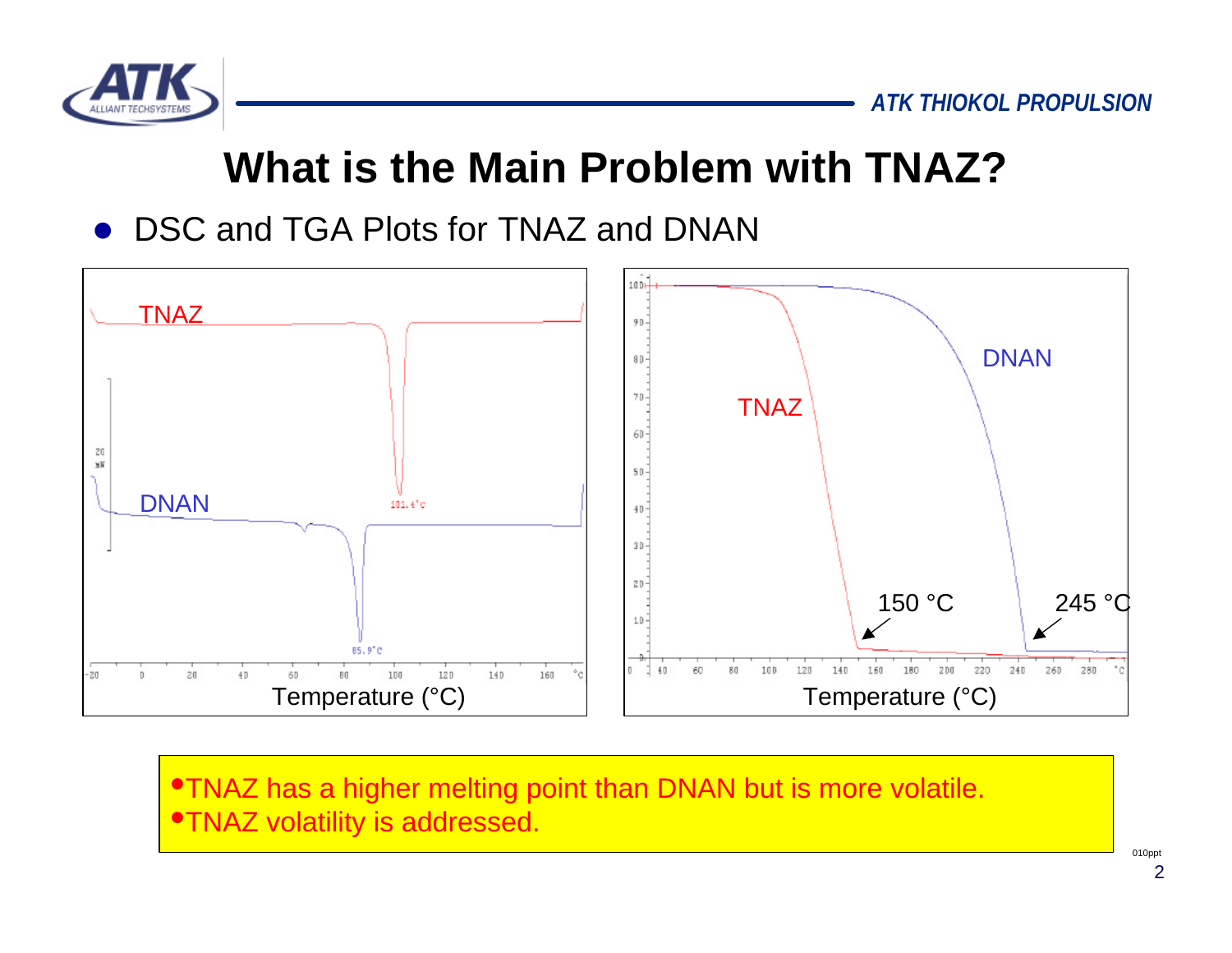

# **What is the Solution?**

- Solution: Use commercially available compounds to identify and characterize an optimum TNAZ-eutectic system.
- A eutectic can reduce volatility 3 ways:
	- Lowering the process temperature:  $74 °C$  < process T < 101 °C will lower the volatility.
		- Mixing TNAZ with an organic additive will lower the melt temperature
	- Reducing the mole fraction of TNAZ will reduce the volatility.
	- A Mixture exhibiting non-ideal behavior may have reduced volatility.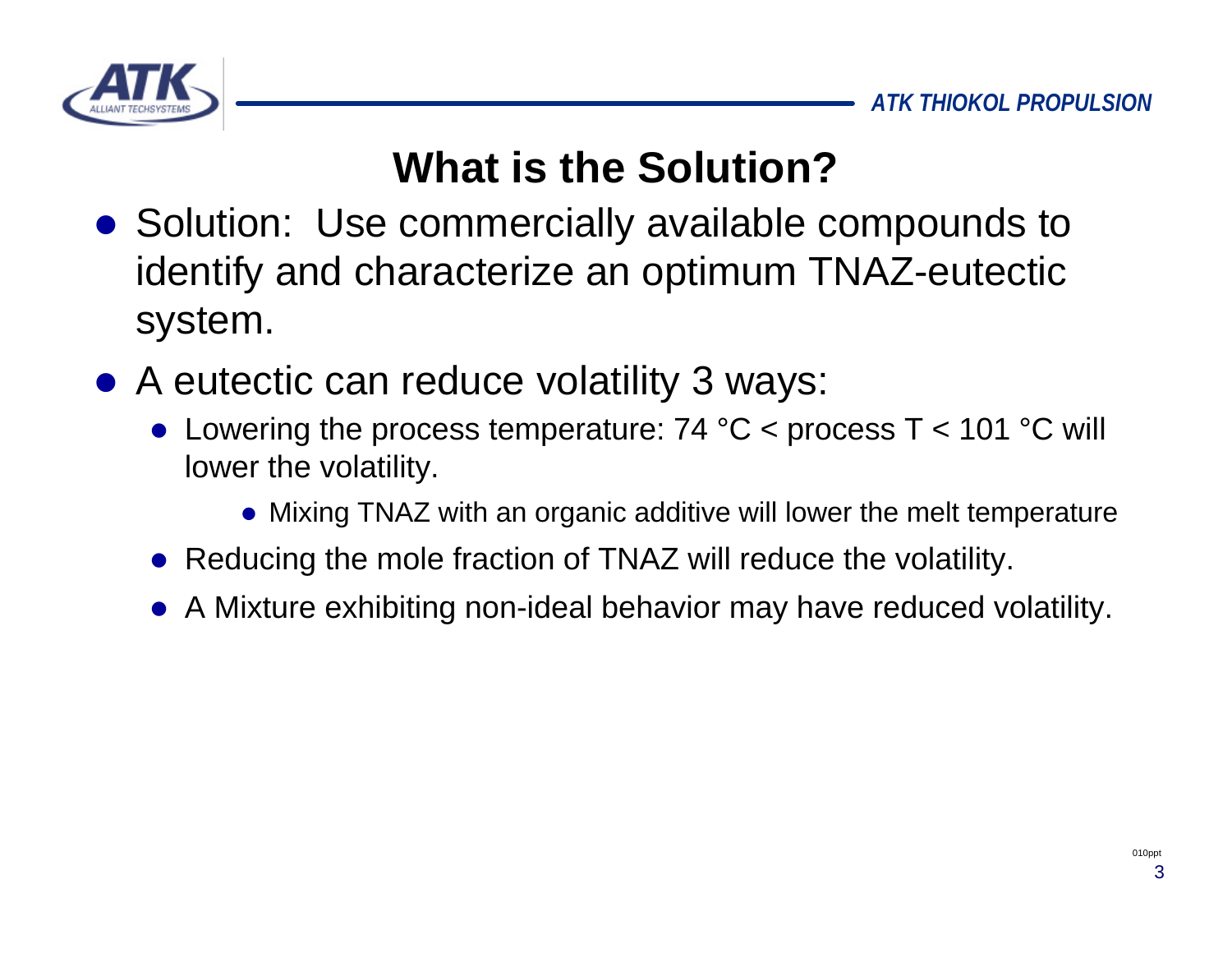

## **How are Eutectics Formed and Characterized?**

- Two covalent organics will form a eutectic.
- The composition is related to the difference in the melting points of the compounds.
- $\bullet$  The eutectic will be rich (mole fraction) in the lower melting ingredient.
- $\bullet$  As the melting points approach equality, the eutectic approaches 50:50 mole ratio of ingredients.
- The mole ratio can be predicted from the melting points:

$$
\bullet \ \ln(X_A/X_B) = -\Delta H_{\text{fus-eau}}/R(1/T_B - 1/T_A)
$$

The eutectic temperature can then be predicted using the predicted composition.

$$
\bullet \ \ln(X_A) = -\Delta H_{\text{fus-A}} / R \left( 1/T_{\text{eau}} - 1/T_A \right)
$$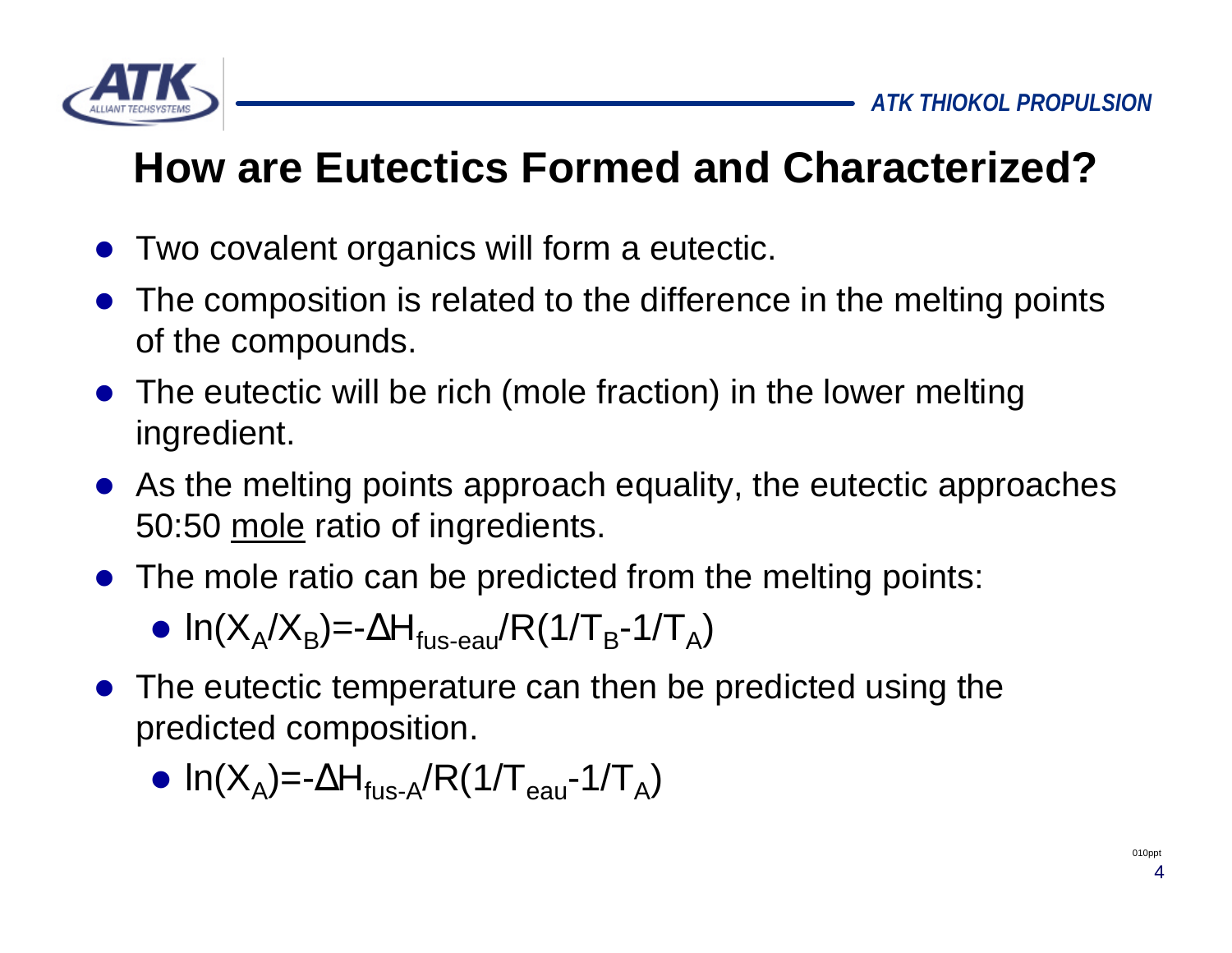

## **What is Non-ideal Behavior?**

- Raoult's Law:  $p_A = x_A p_A^*$
- $p_S = p_A + p_B$
- Non-ideal behavior is when the vapor pressure of the system is more or less than that predicted by Raoult's Law.
- Dissimilar species deviate strongly from Raoult's law.
	- Even they conform when nearly pure (>95% one component)
- $\bullet$  If molecular interactions are unfavorable the mixture is destabilized and the vapor pressure is increased relative to ideal.
- $\bullet$  If the interactions are favorable then mixture is stabilized and the vapor pressure is reduced relative to ideal.
- If the components are very similar the mixture acts ideal.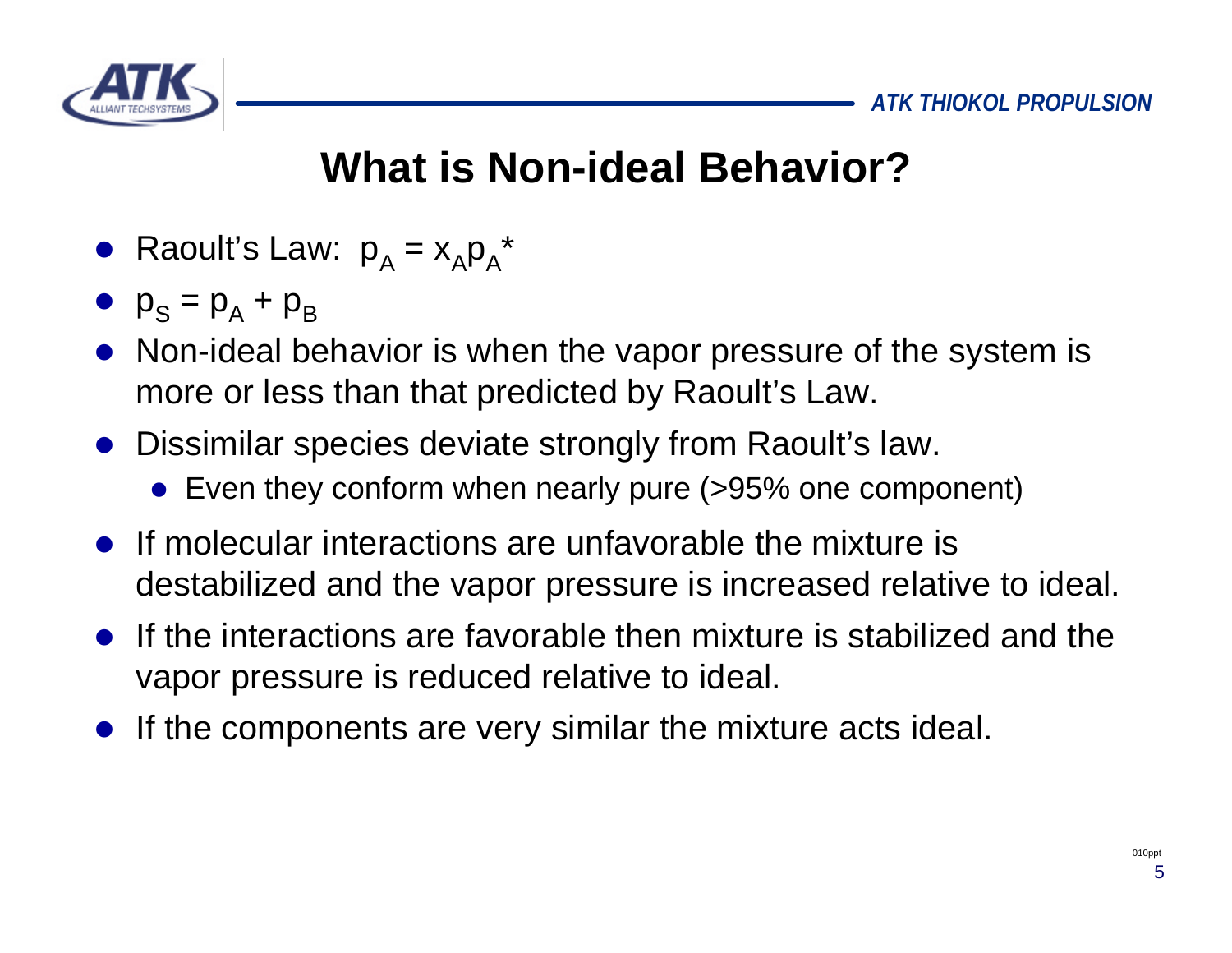

#### **Additive Identification**

|                         | <b>Material</b>                                              | <b>Material</b><br><b>Molecular</b><br>Weight | <b>Material MP</b><br>(DSC, $3^{rd}$ cycle, from TNAZ<br>$\mathrm{^{\circ}C})^1$ | MP diff<br>$(^{\circ}C)$ | <b>Theoretical</b><br>%TNAZ in<br>Eutectic by<br>weight | Predicted<br><b>Eutectic MP</b><br>$\rm ^{\circ}C$ |  |  |
|-------------------------|--------------------------------------------------------------|-----------------------------------------------|----------------------------------------------------------------------------------|--------------------------|---------------------------------------------------------|----------------------------------------------------|--|--|
|                         | <b>TNAZ</b>                                                  | 192.09                                        | 101.0                                                                            | $\Omega$                 | <b>NA</b>                                               | <b>NA</b>                                          |  |  |
|                         | Melt additives                                               |                                               |                                                                                  |                          |                                                         |                                                    |  |  |
|                         | 1 Aminoguanidine nitrate                                     | 137.11                                        | 146.8                                                                            | 45.8                     | 83.6                                                    | 90.5                                               |  |  |
|                         | 2 1,4-Diphenylbutadiyne                                      | 202.26                                        | 87.2                                                                             | 13.8                     | 39.6                                                    | 65.0                                               |  |  |
|                         | $3^{3,5-\overline{\text{Dinitro-4-}}}$<br>methylbenzoic acid | 226.14                                        | 159.0                                                                            | 58.0                     | 80.9                                                    | 93.0                                               |  |  |
| $\overline{\mathbf{A}}$ | 1-Methyl-3-<br>nitroguanidine                                | 118.1                                         | 160.4                                                                            | 59.4                     | 89.3                                                    | 93.3                                               |  |  |
|                         | 5 2,4-Dinitroanisole                                         | 198.14                                        | 85.9                                                                             | 15.1                     | 39.0                                                    | 64.0                                               |  |  |
| $6\phantom{a}$          | 4-Chloro-7-<br>Initrobenzofurazan                            | 199.55                                        | 98.3                                                                             | 2.7                      | 48.6                                                    | 72.2                                               |  |  |
|                         | 7 Benzotriazole                                              | 119.13                                        | 96.7                                                                             | 4.3                      | 60.1                                                    | 71.2                                               |  |  |
|                         | 8 <sup>3,5-Dinitrobenzyl</sup><br>lalcohol                   | 198.13                                        | 89.6                                                                             | 11.4                     | 42.0                                                    | 66.6                                               |  |  |
|                         | 9 Methyl 4-nitrobenzoate                                     | 181.15                                        | 95.9                                                                             | 5.1                      | 49.2                                                    | 70.8                                               |  |  |
|                         | $10^{4-Amin-3}$<br>nitrobenzotrifluoride                     | 206.12                                        | 107.8                                                                            | 6.8                      | 55.0                                                    | 77.4                                               |  |  |
|                         | 11 <sup>5-Nitro-2-furaldehyde</sup><br>IDA                   | 243.18                                        | $87.3^{2}$                                                                       | 13.7                     | 35.3                                                    | 65.0                                               |  |  |
|                         | 121,2,4-Triazole                                             | 69.07                                         | 121.2                                                                            | 20.2                     | 84.3                                                    | 83.3                                               |  |  |
|                         | 132-Oxazolidone                                              | 87.08                                         | 89.1                                                                             | 11.9                     | 61.8                                                    | 66.3                                               |  |  |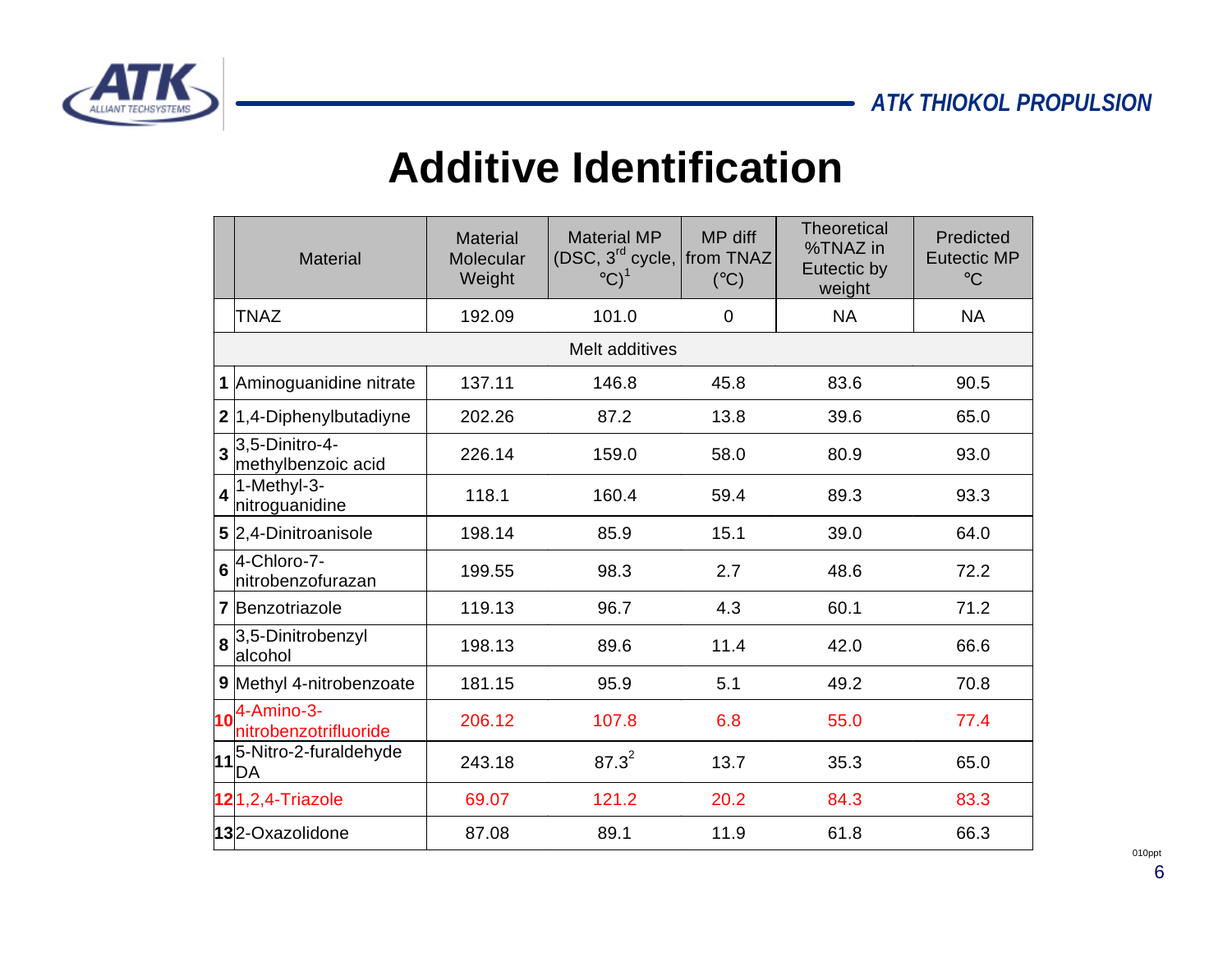*ATK THIOKOL PROPULSION*



#### **Liquid Phase Diagram**



**Mole Fraction 4-amino-3-nitrobenzotrifluoride**

Temperature (C) **Temperature (C)**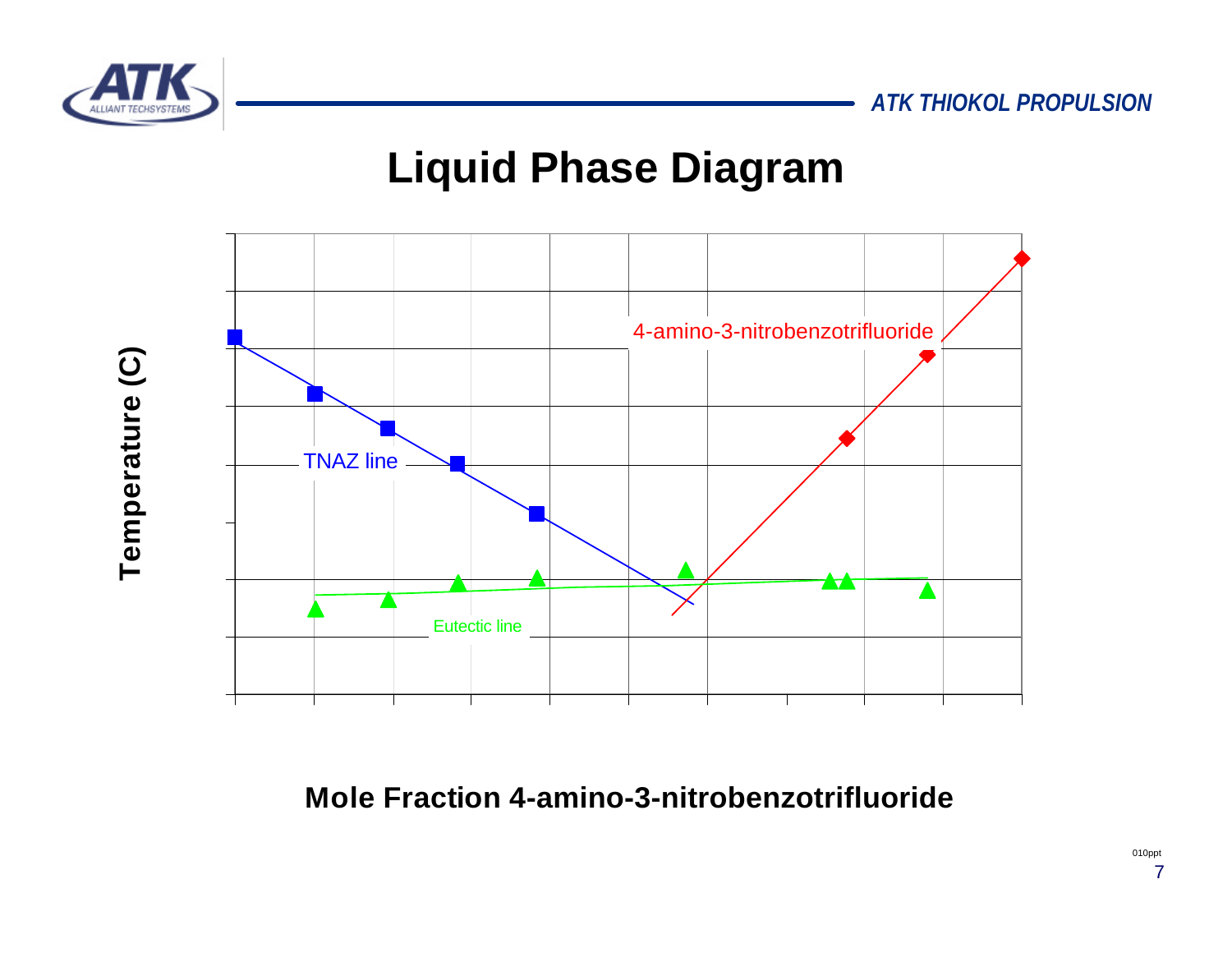

### **What is the Volatility Reduction vs. Pure TNAZ?**



•Volatility of these Melt/pour binders is loser than pure TNAZ (both melt phase).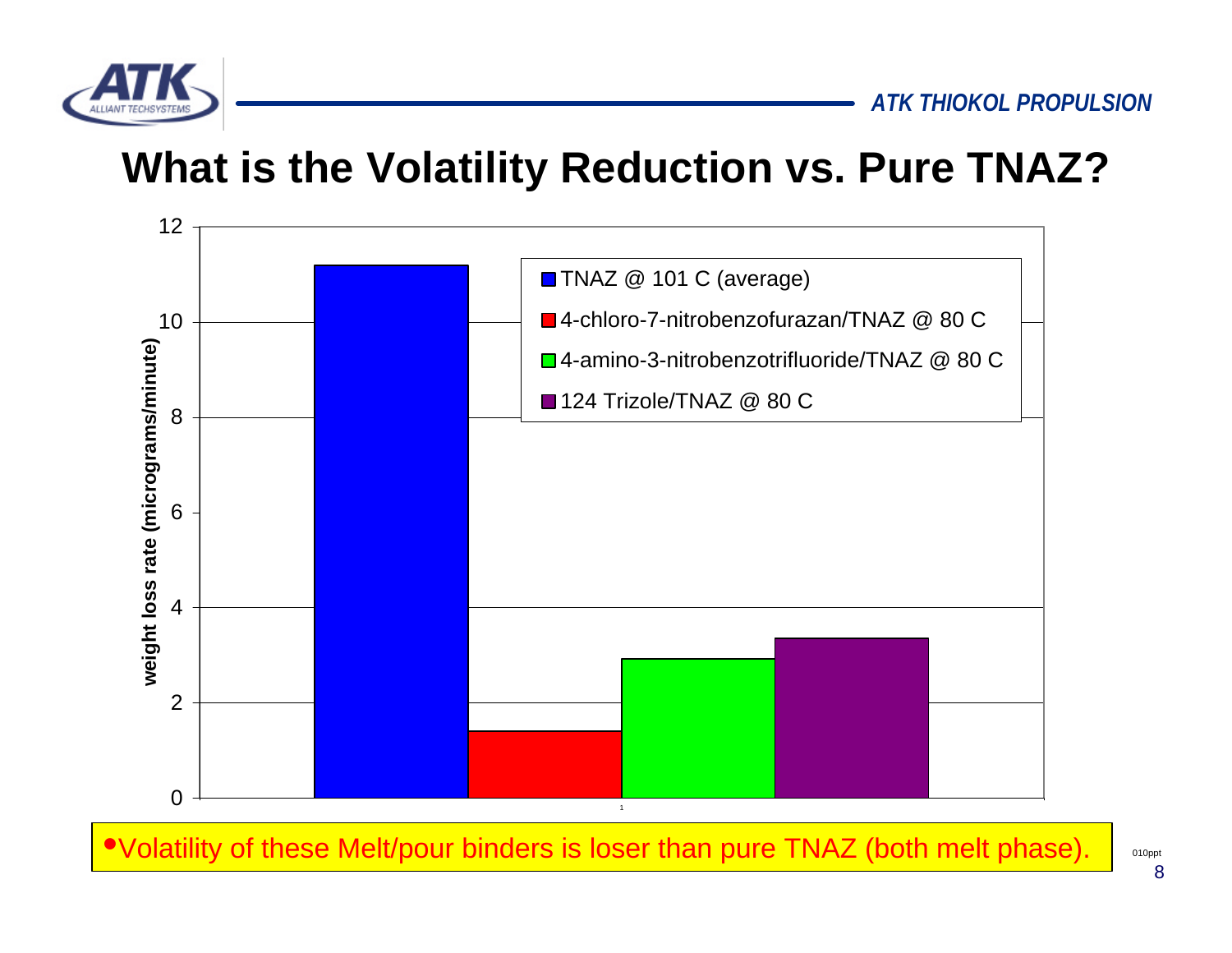

#### **Is Non-ideal Behavior Observed?**



•Non-ideal behavior is seen in the wrong direction.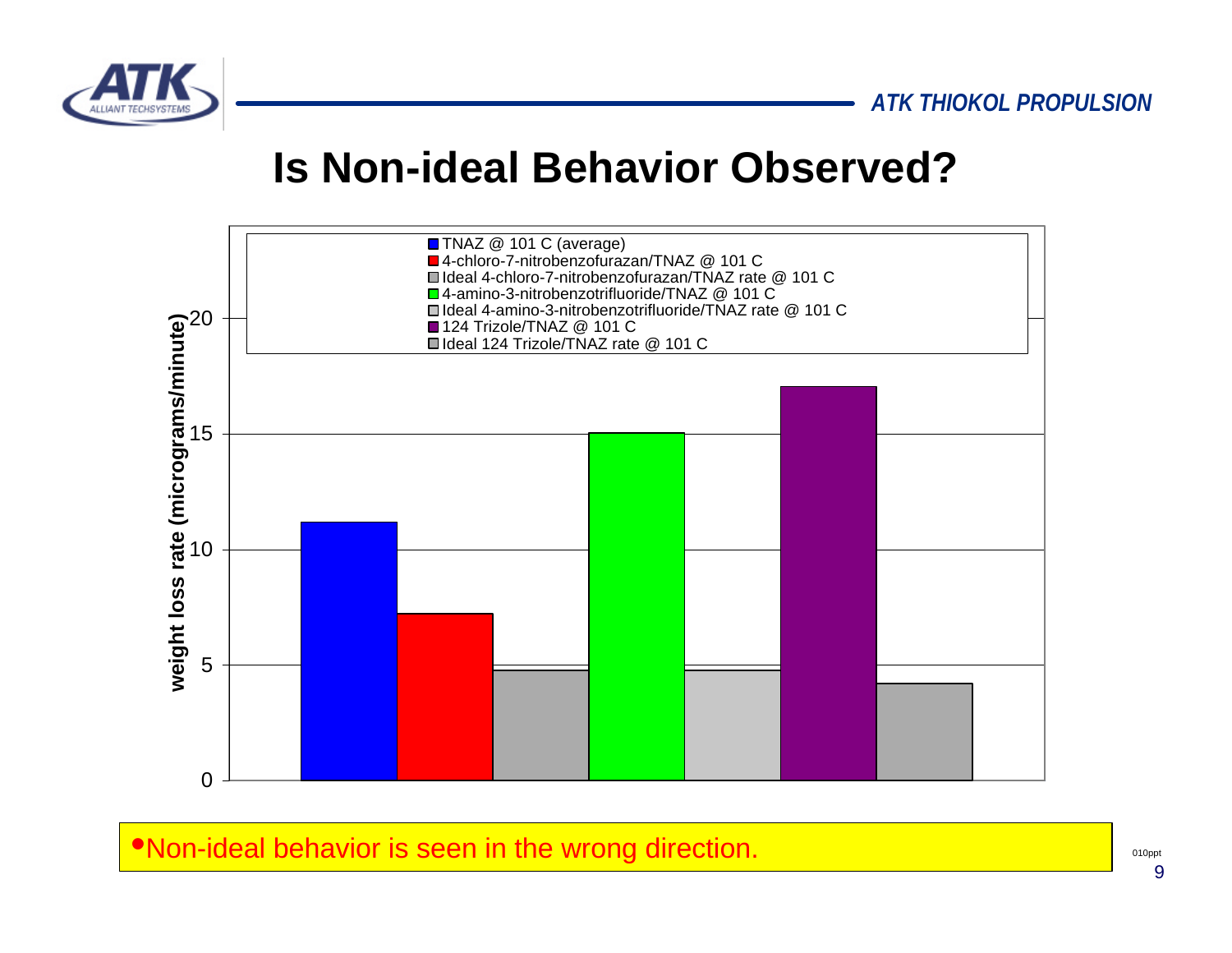

#### **How Does the Volatility Compare to Melt/pour?**



•Volatility still higher than current Melt/pour formulations.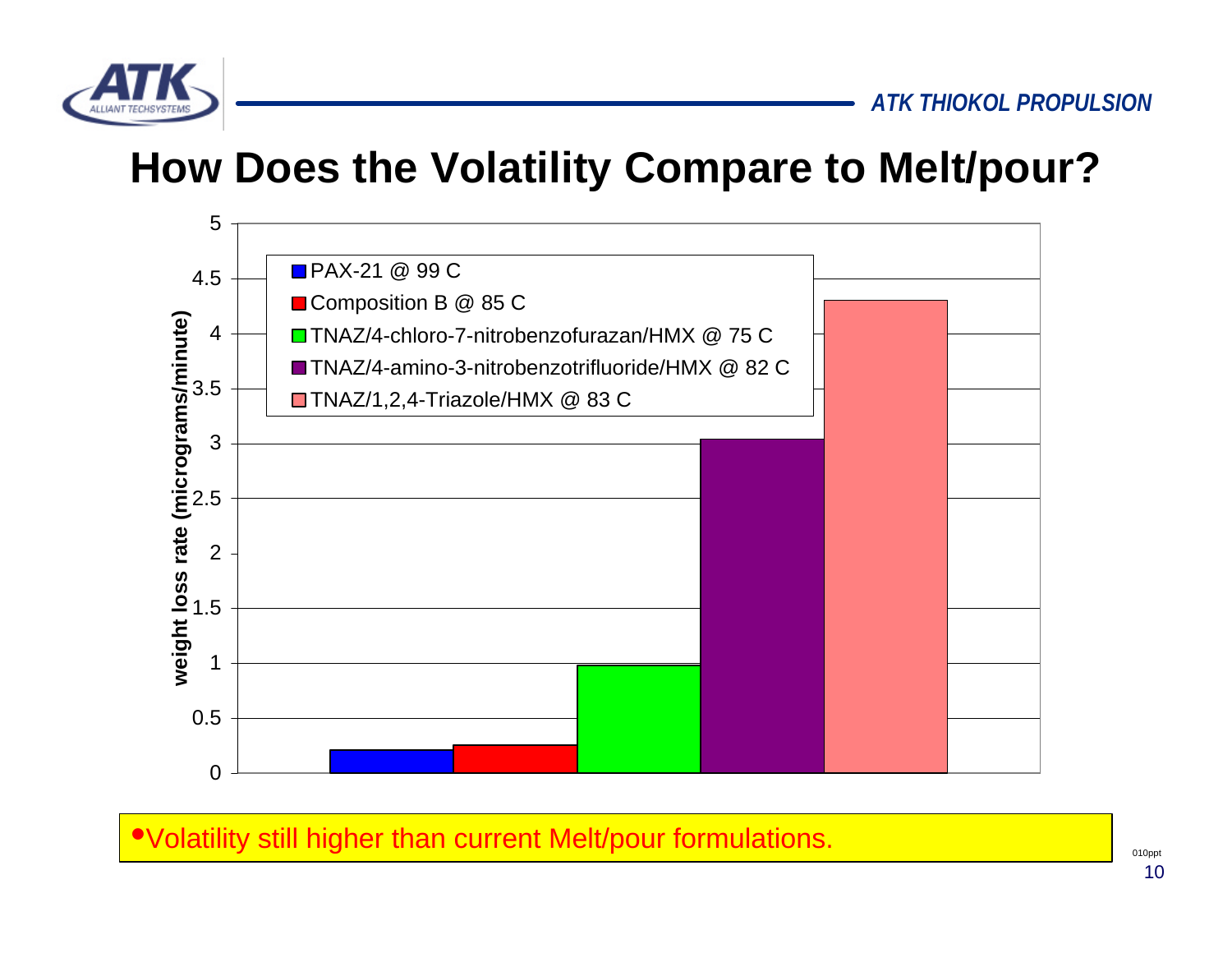

### **Processing Study**

- Explosives made using a 40/60 by weight TNAZ/4-amino-3-nitrobenzotrifluoride eutectic as binder.
- Formulations examined for pourability at 85 °C.
- Fillers are RDX, HMX, and CL-20.

|                                 | RDX   | HMX   | CL-20 |
|---------------------------------|-------|-------|-------|
| Solids level all fine           |       | 58    |       |
| Coarse to fine ratio 70% solids | 56/44 | 50/50 | 60/40 |

•Processability using TNAZ/additive eutectics is comparable to PAX-21.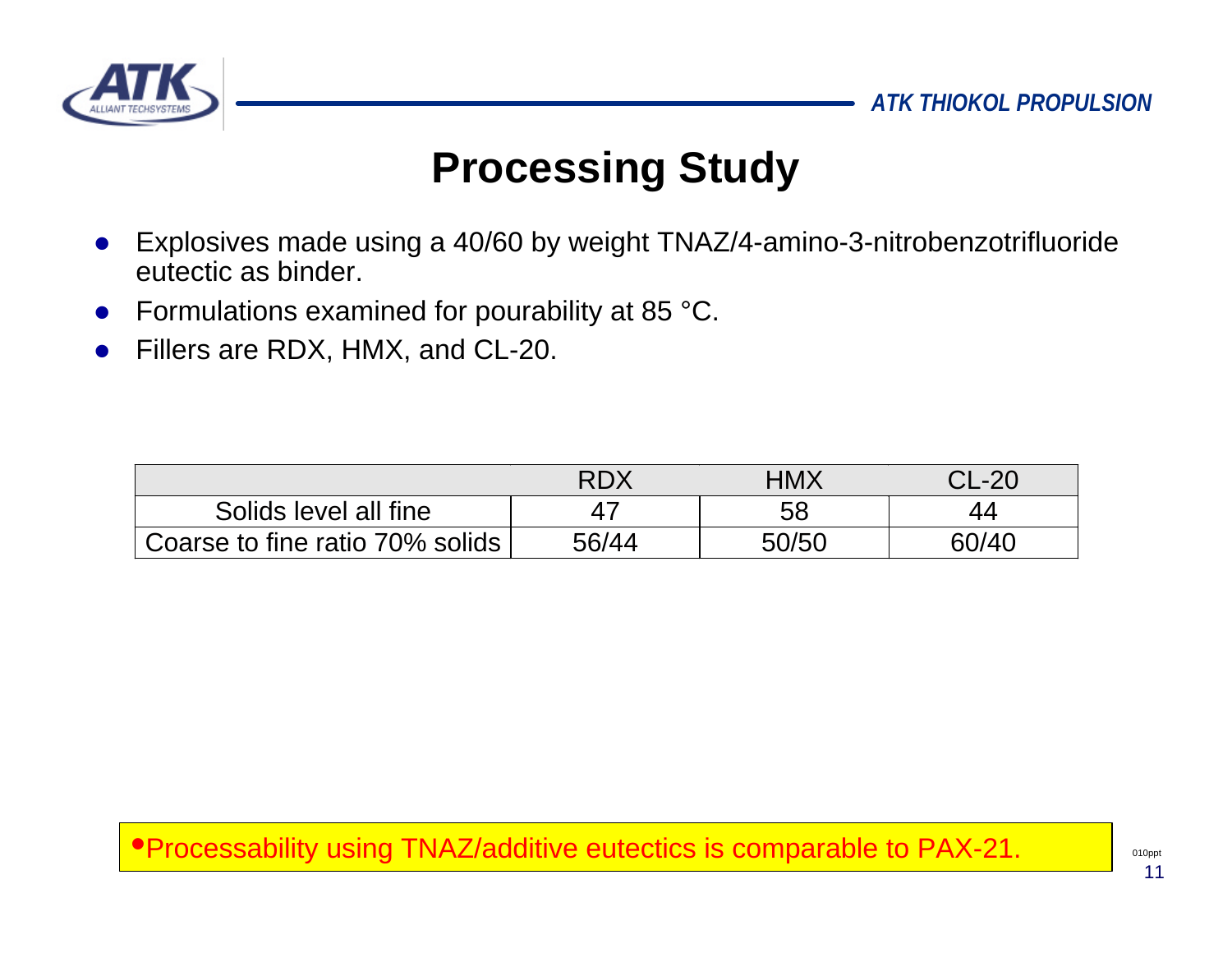

#### **Thermochemical Data**

| Additive<br>number | Material                                     | CAS#          | Formula                          | $\Delta H_f$ (kJ/mol) | Density $(g/mL)$     |  |
|--------------------|----------------------------------------------|---------------|----------------------------------|-----------------------|----------------------|--|
|                    | estane                                       |               | $C_{10}H_{14.6}N_{0.37}O_{3.42}$ | $-773$                | 1.18                 |  |
|                    | <b>HMX</b>                                   |               | $C_4H_8N_8O_8$                   | 74.75                 | 1.905                |  |
|                    | <b>TNAZ</b>                                  |               | $C_3H_4N_4O_6$                   |                       | 1.832                |  |
| Additives          |                                              |               |                                  |                       |                      |  |
| $\overline{2}$     | 1,4-Diphenylbutadiyne                        | 886-66-8      | $C_{16}H_{10}$                   | 536'                  | $1.124$ <sup>3</sup> |  |
| $\overline{4}$     | 1-Methyl-3-nitroguanidine                    | 4245-76-5     | $C_2H_6N_4O_2$                   | $-67.4$               | $1.489^{3}$          |  |
| 6                  | 4-Chloro-7-<br>nitrobenzofurazan             | 10199-89-0    | $C_6H_2N_3O_3Cl$                 | $264^{4}$             | $1.663^3$            |  |
|                    | Benzotriazole                                | $95 - 14 - 7$ | $C_6H_5N_3$                      | $243^2$               | $1.423^{3}$          |  |
| 10                 | $4 - A$ mino $-3 -$<br>nitrobenzotrifluoride | 400-98-6      | $C_7H_5F_3N_2O_2$                | $-810^{4}$            | $1.601^3$            |  |
| 12                 | 1,2,4-Triazole                               | 288-88-0      | $C_2H_3N_3$                      | $109.7^2$             | $1.466^3$            |  |

1 from heat of combustion data found at www.webbook.nist.gov

<sup>2</sup>data from www.webbook.nist.gov

<sup>3</sup>calculated by functional group additivity.

<sup>4</sup> from measured heat of formation data.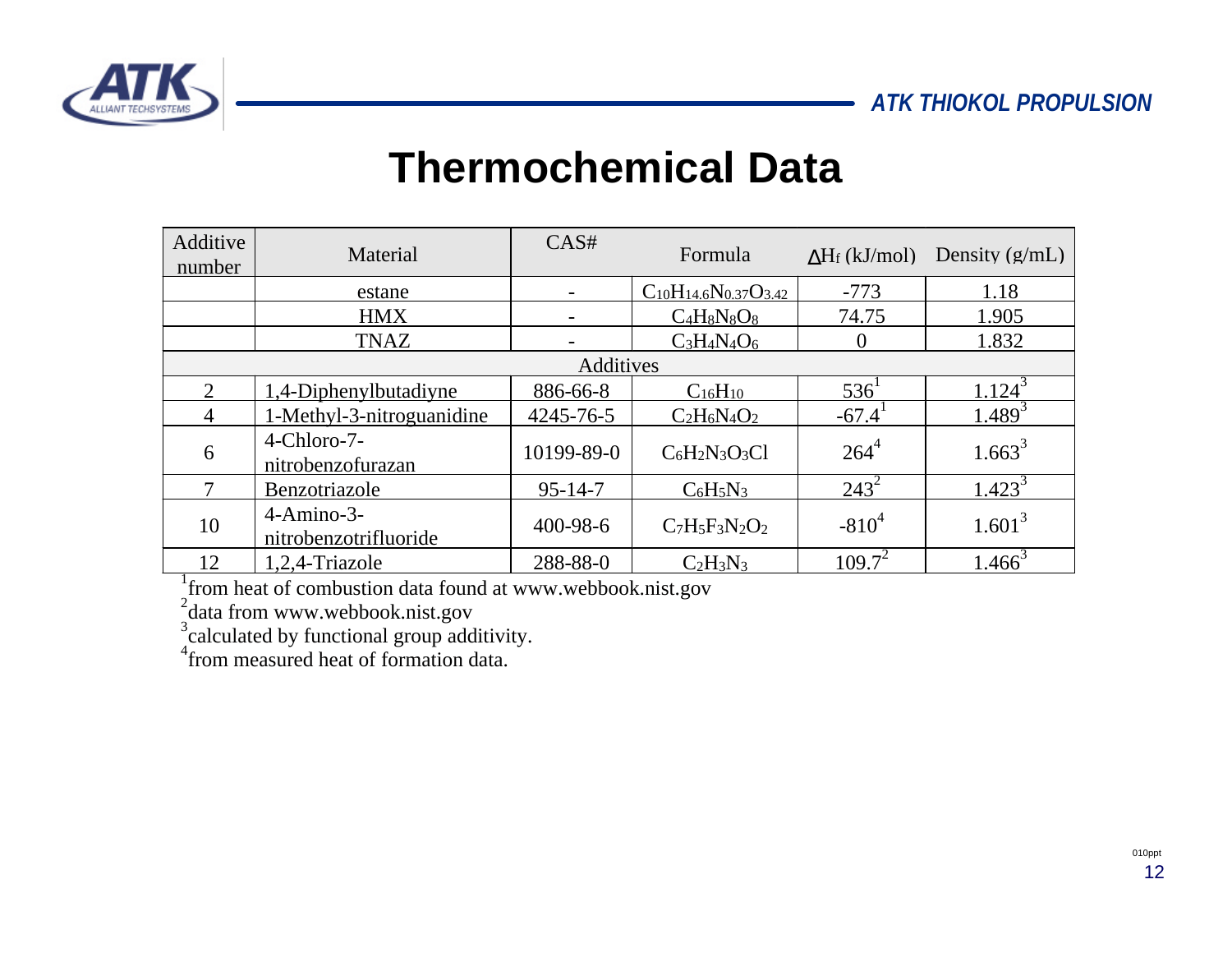

#### **Explosive Formulation Performance**

| Ingredient                                       | Weight% |       |       |       |  |  |
|--------------------------------------------------|---------|-------|-------|-------|--|--|
| LX-14 (95.5% HMX)                                | 100     |       |       |       |  |  |
| $CL-20$                                          |         | 70    | 70    | 70    |  |  |
| TNAZ/1,2,4-Triazole<br>(12)                      |         | 30    |       |       |  |  |
| TNAZ/4-Amino-3-<br>nitrobenzotrifluoride<br>(10) |         |       | 30    |       |  |  |
| <b>TNT</b>                                       |         |       |       | 30    |  |  |
| Performance                                      |         |       |       |       |  |  |
| C-J Pressure (GPa)                               | 34.43   | 38.74 | 38.60 | 36.23 |  |  |
| C-J Temperature (K)                              | 3981    | 4343  | 3738  | 4383  |  |  |
| C-J Shock Vel $\text{(mm/}\mu\text{s)}$          | 8.80    | 9.16  | 8.63  | 8.79  |  |  |
| Cylinder Exp (6.5x,<br>kJ/cc)                    | 8.59    | 9.39  | 8.62  | 8.96  |  |  |
| Etotal of Det. (kJ/cc)                           | 10.27   | 10.97 | 10.09 | 10.67 |  |  |

•Observed detonation velocity 8.68 mm/μs.